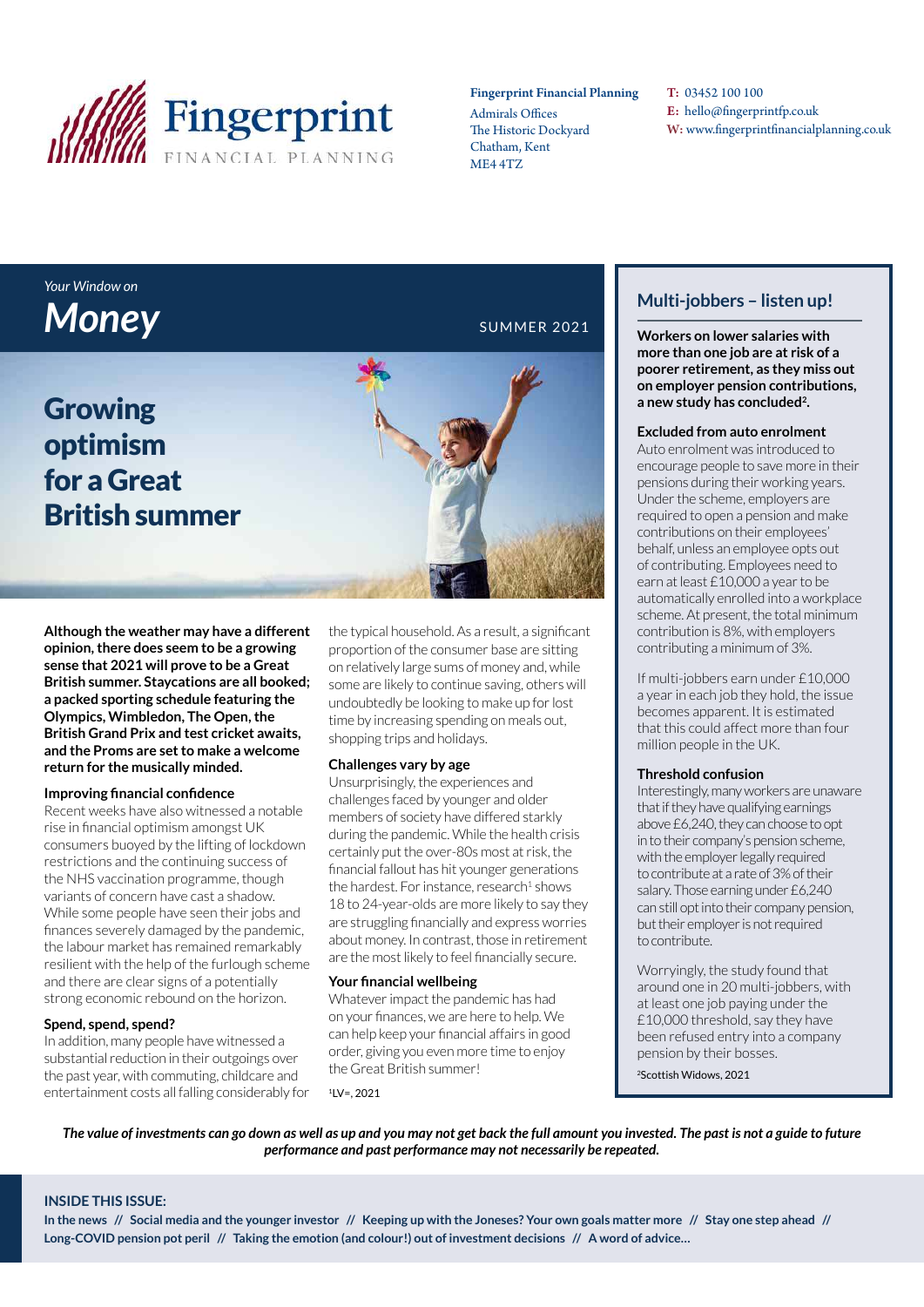

### **Holiday selfie could invalidate insurance**

With travel back on the agenda for many, think twice before posting a holiday selfie on social media. Your insurer may consider this as advertising the fact that you are away from home, leaving your property unoccupied and invalidating your insurance cover. Unfortunately, more and more criminals are using social media posts to identify when a property might be empty.

#### **New record for sustainable funds**

Data from industry tracker Morningstar, shows that the year kicked off with continued European interest in sustainable funds, which attracted all-time high inflows of €120bn in Q1 – 18% higher than the previous quarter. Climate funds proved to be the best sellers, with six of them featuring in the top 10. The number of sustainable funds continues to grow at pace, with 111 new sustainable fund launches in the first three months of the year.

#### **Jabbed population more optimistic about finances**

People who have already received their COVID-19 vaccination are reported to be more optimistic about their finances than those who are yet to have their jab<sup>3</sup>. As well as giving people a sense that the worst of the pandemic may be over, the jab also seems to be providing people with financial optimism about both their own finances and investing. Nearly half (48%) of those who have had the vaccine believe now is a good time to invest, versus 39% who have not yet received the jab.

<sup>3</sup>Aegon, 2021



# Social media and the younger investor

**The Financial Conduct Authority (FCA) is concerned about the influence social media is having on younger investors, who it believes are taking on significant financial risks.** 

This younger, more diverse group of investors, it said, is highly reliant on social media platforms such as YouTube, Instagram and TikTok for investment tips and advice, but lacks the knowledge and understanding required to make informed choices.

#### **High confidence, low resilience**

The FCA expressed concerns that these investors are putting their money into riskier products, despite a 'striking' lack of awareness of the hazards associated with investing. Shockingly, 45% did not associate 'losing some money' as a potential risk.

They also showed low levels of financial resilience, with research showing that a significant loss could have a fundamental impact on the lifestyles of 59% of inexperienced investors.

#### **Ask yourself five questions**

A 'digital disruption' campaign has been launched by the FCA to make investors aware of the risks, by encouraging them to ask five questions:

- 1. Am I comfortable with the level of risk?
- 2. Do I fully understand the investment being offered to me?
- 3. Am I protected if things go wrong?
- 4. Are my investments regulated?
- 5. Should I get financial advice?

#### **Don't risk jeopardising your financial future**

We can help develop an investment plan suited to your long-term goals and risk profile.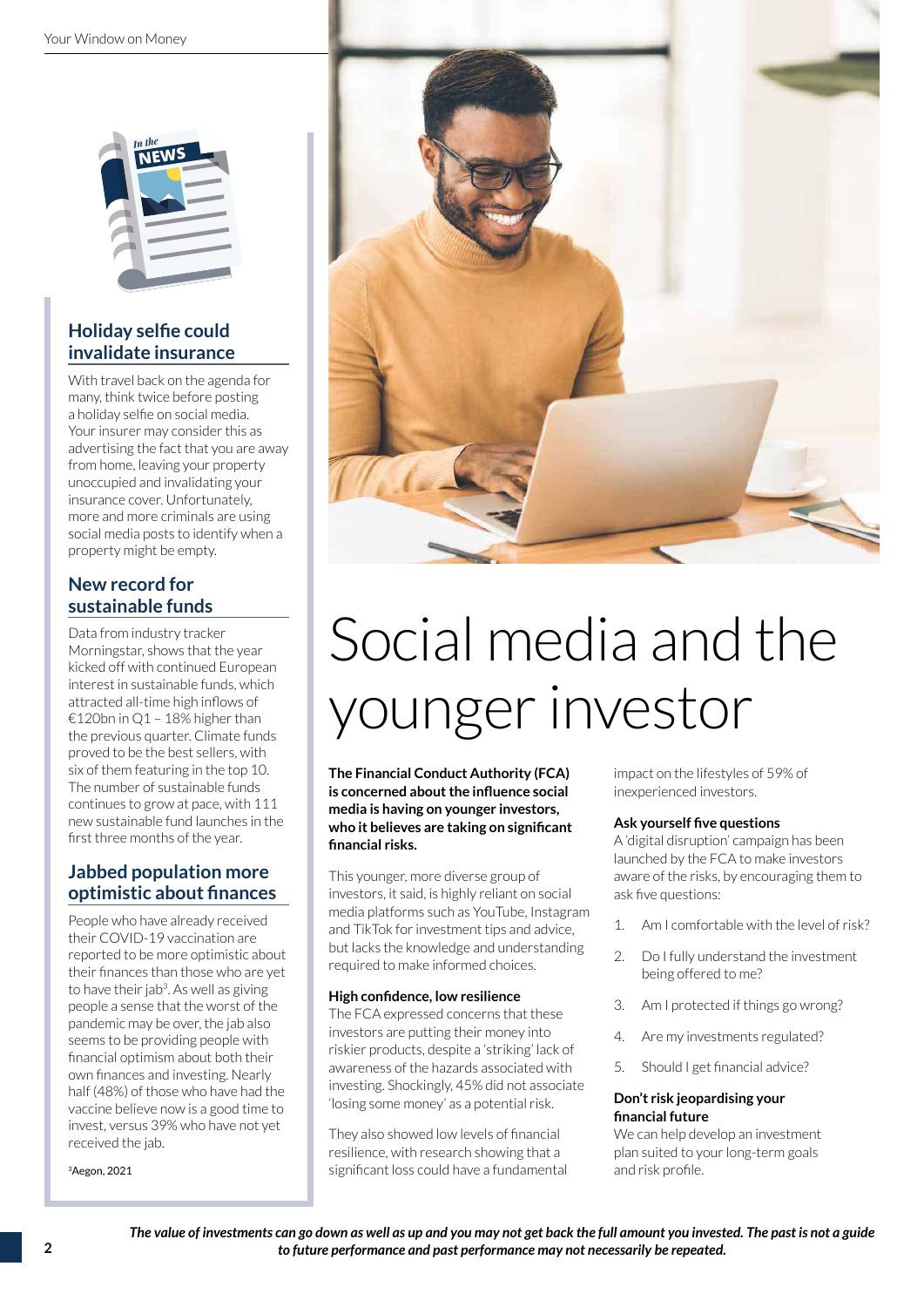## Keeping up with the Joneses? Your personal goals matter more

**Did the way some people tend to crave and display material success all start with yuppies and Harry Enfield's 'Loadsamoney' character in the 1980s? No, it goes back much further, to 1913, when a New York Globe comic strip 'Keeping Up With the Joneses' first appeared and created an enduring, meaningful expression.**

Envy about others' wealth and possessions existed in biblical times; the Tenth Commandment is proof of that. It translates to *'Thou shalt not covet thy neighbour's house… nor any thing that is thy neighbour's.'* A TV cartoon about the neighbouring Flintstone and Rubble families is less convincing evidence of materialism in the Stone Age!

#### **A friendly approach**

More relevant to the present, is the time two centuries ago when the British class system meant that much of the population led impoverished lives, with poor housing and harsh industrial working conditions, and little opportunity for social mobility. That was when mutual organisations, such as co-operative, friendly and building societies, began improving ordinary families' lives.

In 1820s Lancashire a group of workers formed a sickness and benefits society that later became Shepherds Friendly Society, today a provider of long-term insurance and investment products. As a mutual, owned by its members, a much-modernised Shepherds Friendly still espouses the principles of its founding members, broadly advocating thrift and a caring, sharing community.

Pre-pandemic, Shepherd's Friendly ran a survey themed *'Keeping up with the Joneses: Does it make us happy?'* Among the 2,000 respondents, 52% admitted comparing their finances to those of friends and family; 30% had been tempted to buy something because people they know had done so; whilst 9% had bought something unaffordable just to impress.

More reassuringly, 'achieving personal goals' was a top-scoring response to a question about feeling successful, whereas the bottom-scorer was 'owning expensive items'. So, maybe lavish expenditure beyond your means will bring less happiness than focusing on your own finances and being realistic about what you can really afford without damaging your long-term financial outlook.



## *Stay one step ahead*

**Nearly a third of homeowners (31%) would only consider purchasing protection insurance if they fell ill<sup>4</sup> – too late to support them financially if they couldn't work.**

Other triggers for taking out protection cover include a change in employment status (25%) or having an accident (24%), while 22% say there is no circumstance that would make them consider purchasing a protection product.

Reasons for not taking out cover include:

- Not thinking they need it (28%)
- Believing it to be too expensive (25%)
- Not being able to afford it (22%)

#### **Don't regret it**

Unfortunately, once people experience a change in their circumstances, it is often too late to protect themselves. Most protection policies do not offer backdated cover, meaning that homeowners could find themselves in unnecessary financial difficulty as they try to meet their mortgage, bills and other essential payments.

And, with the survey also finding that one in seven (14%) people regretted not having financial protection in place that would have supported their mortgage payments in the past, it is clear that many people wish they had better understood the true value of protection.

#### **Be one step ahead**

We can help explain the implications of having no protection insurance for you and your family, and help you find suitable and cost-effective products to protect you financially – before it's too late.

<sup>4</sup>MetLife, 2021

*The value of investments can go down as well as up and you may not get back the full amount you invested. The past is not a guide to future performance and past performance may not necessarily be repeated.*